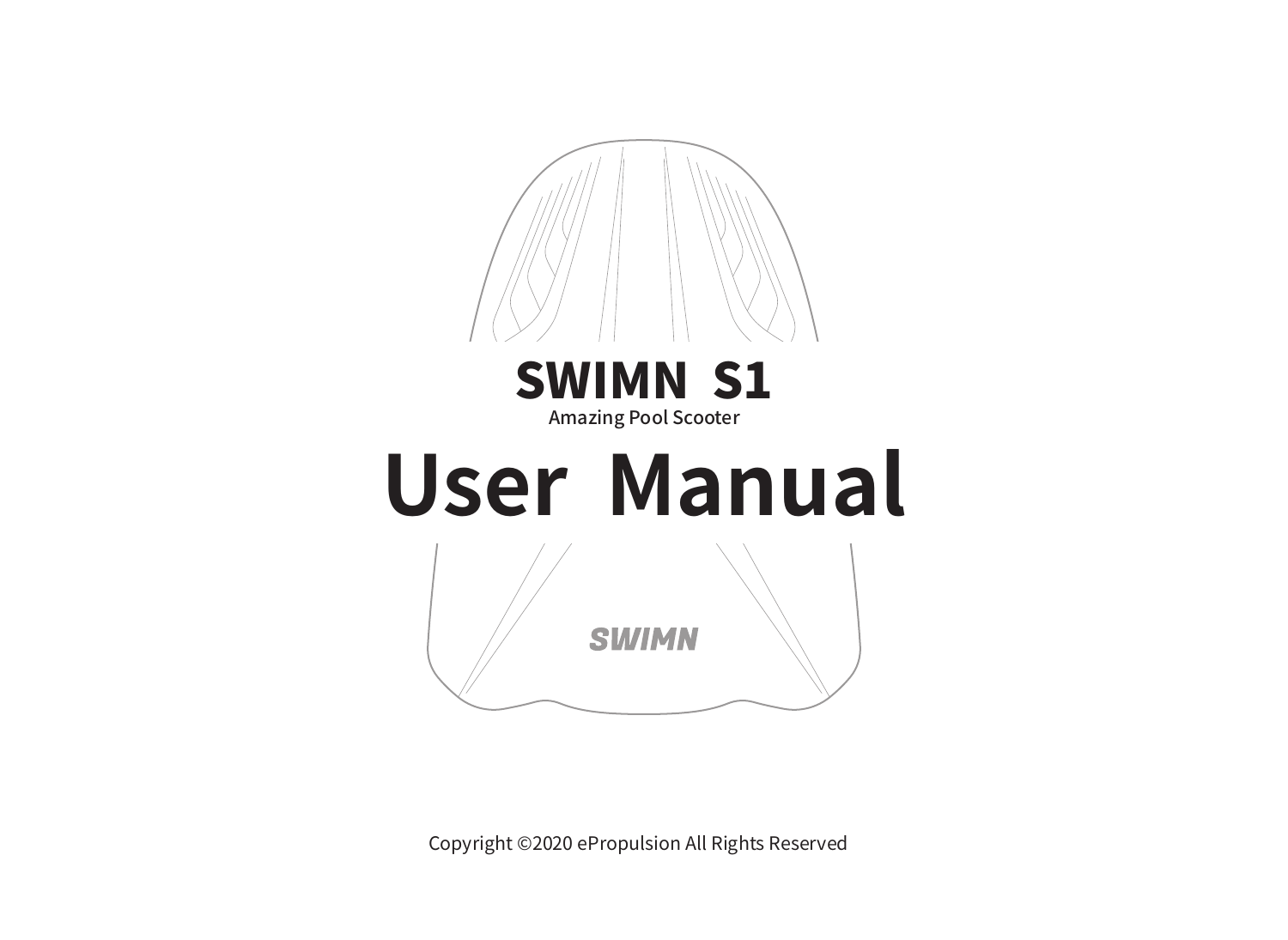#### **Important Safety Instructions**

#### **Please read this user manual carefully and save it for future reference.**

1.Refer all servicing to qualified service personnel. Servicing is required when the product has been damaged in any ways. 2.Do not make unauthorized alterations to the product. Doing so may void the warranty.

#### **A** CAUTIONS

1.Children under the age of 6 should not use this product. Children above the age of 6 should use while under adult supervision. 2.Only use the product in appropriate depths for minors.

3.The product is designed for recreational uses. Please do not use it as a life-saving device, and it cannot prevent drowning. To ensure your safety, please always wear a life jacket or life-saving equipment.

4.Handle this product with care as it is a electronic device.

5.Do not use this product in dangerous water conditions.

6.Do not wear jewelry and clothes with tassels, straps, or fringes when using this product. Users with long hair should always wear

swimming caps when using the product.

7.Do not put fingers or other small objects inside or near the engine fence.

8.Do not place heavy objects on the product.

9.Do not shake or hit the product.

10.Only use chargers and other accessories provided by the manufacturer.

11.Do not remove the protection fence during use.

12.Do not operate the product in the air for more than one minute to prevent damage to the motor.

13.Do not aim the water outlet at yourself or other people's eyes and face.

14.Avoid spoiling the surface of the product with volatile or corrosive substances including but not limited to the gasoline.

15.Do not leave the product in direct sunlight or immerse it in water for extended periods of time.

16.The product is designed to be used by one person at a time.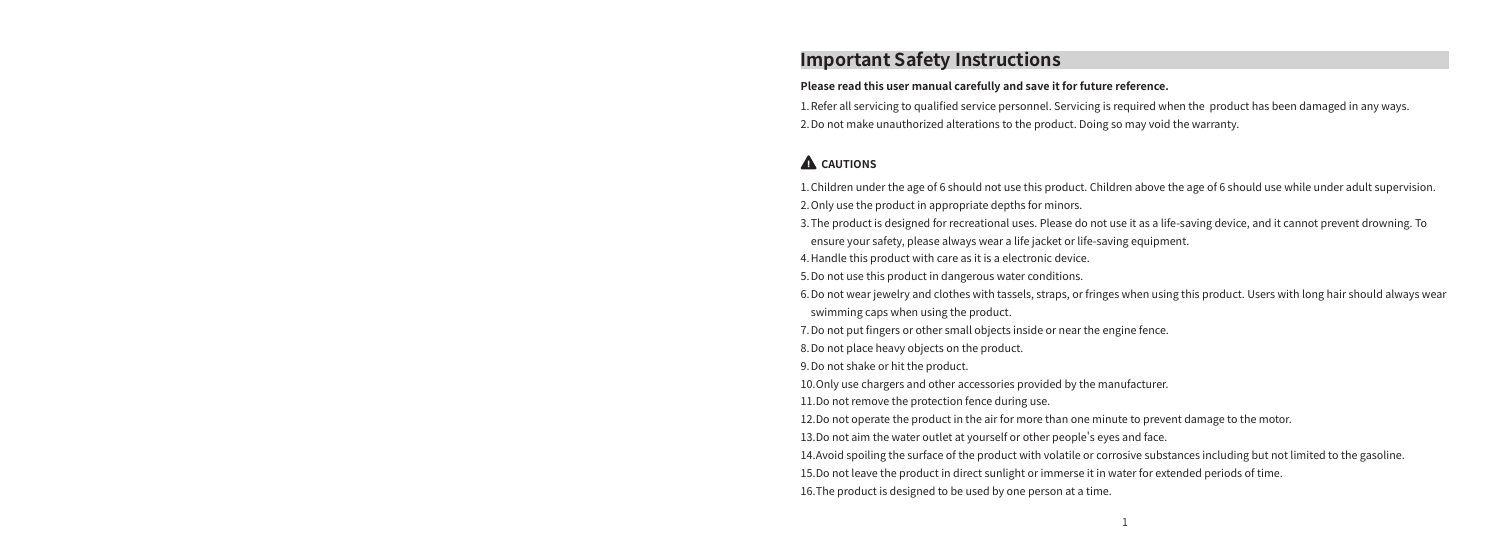## **What's in the Box**

Please carefully unpack and confirm that the following parts are included:



### **Product Diagram**



#### **Attention:**

• SWIMN S1 does not come with a life jacket, and users should wear one when using this product.

• If part of the system is damaged, do not use it. Contact your authorized SWIMN dealer or SWIMN customer service instead.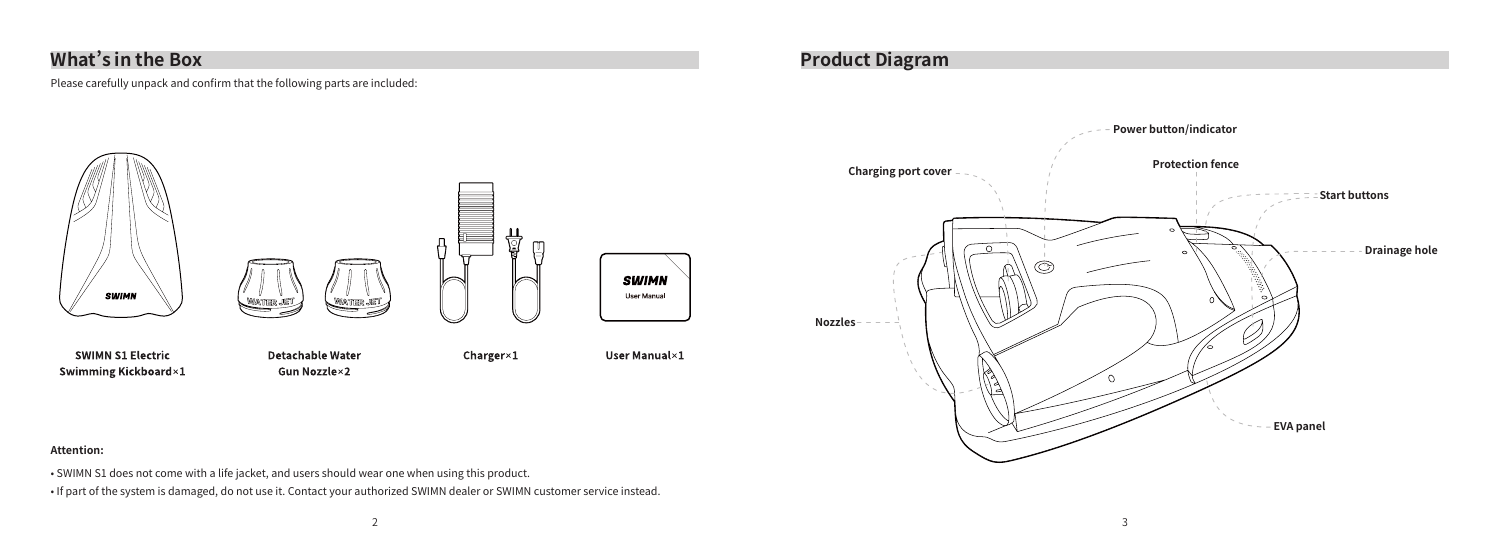### **Charging**

1. Remove the charger port cover by rotating the lock counterclockwise.

- 2. Charge SWIMN S1 with the provided charger.
- 3. Disconnect the power cable after SWIMN S1 is fully charged.
- 4. Replace the cover on the scooter by rotating the lock clockwise.



**Note:** When the charger is plugged in, the power indicator will illuminate blue for one second to indicate that charging has begun.

| Charging:            |                       |  | <b>Operating:</b>    |
|----------------------|-----------------------|--|----------------------|
| <b>Battery level</b> | Indicator             |  | <b>Batte</b>         |
| $0\%$ ~20%           | Flashing red light    |  | 0%                   |
| 20%~60%              | Flashing yellow light |  | 1%20                 |
| $60\% - 99\%$        | Flashing green light  |  | $20%$ ~              |
| 100%                 | Steady green light    |  | 40%~                 |
|                      |                       |  | $\sim$ $\sim$ $\sim$ |

| <b>Battery level</b> | Indicator                    |  |
|----------------------|------------------------------|--|
| 0%                   | Red light flashes frequently |  |
| $1\%$ ~20%           | Steady red light             |  |
| 20%~40%              | Flashing yellow light        |  |
| $40\% - 60\%$        | Steady yellow light          |  |
| $60\% - 80\%$        | Flashing green light         |  |
| 80%~100%             | Steady green light           |  |

#### **Attention:**

- Please use the charger provided, and do not use other charging models.
- Please do not charge SWIMN S1 immediately after use. The temperature inside the battery could be high after using and trigger the Over-Temperature Protection. In this status, you cannot use or charge it until the battery cools down.
- Make sure the charging port is dry before charging. If there are water droplets, please clean them before charging.
- Please charge the product indoor as the charger is not waterproof.
- Please disconnect the power supply after charging is completed (approximately 3 hours charge time). Charging longer than that may affect battery life and/or performance negatively.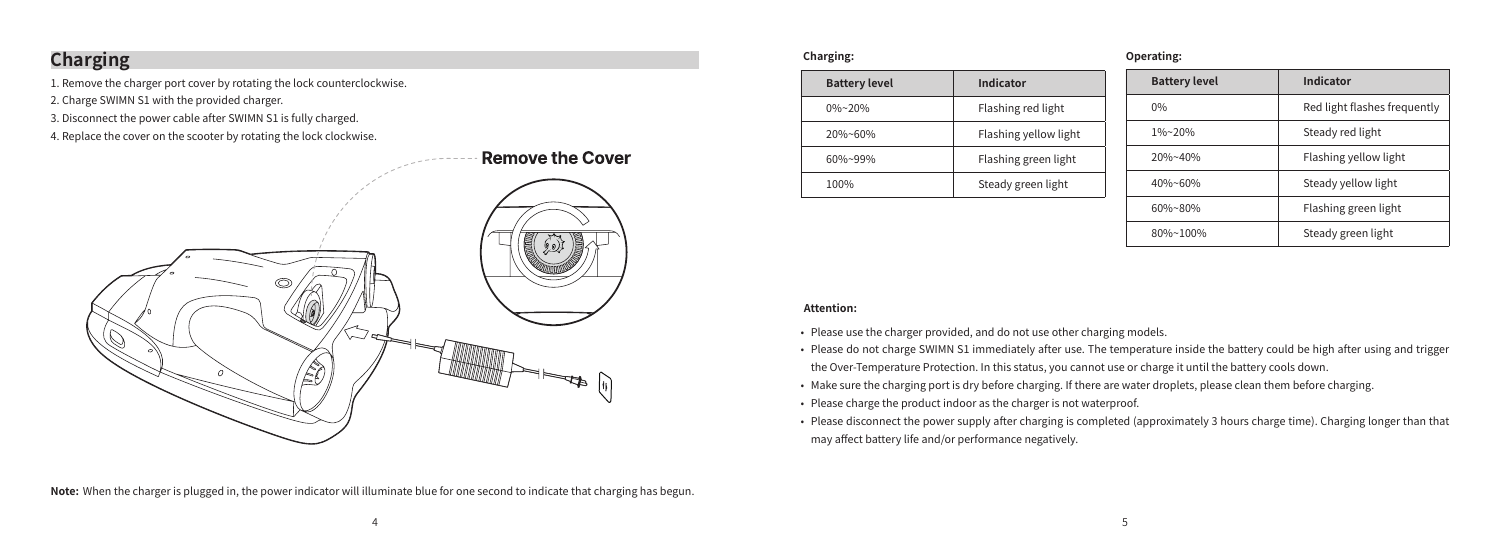# **Powering On/Off**

1. Press and hold the power button for one second to power on. 2. Press and hold the power button for three seconds to power off.



**Note:** The product will power off automatically when it is not in use for more than 30 minutes. In any emergencies while using SWIMN S1, press the power button for three seconds to shut down the product.

### **Starting Up**

Press both start buttons at the same time to start.



**Note:** After starting up successfully, you only need to press one button to keep running. The product will switch to Protection Mode with lower motor speed after operating in the air for about five seconds.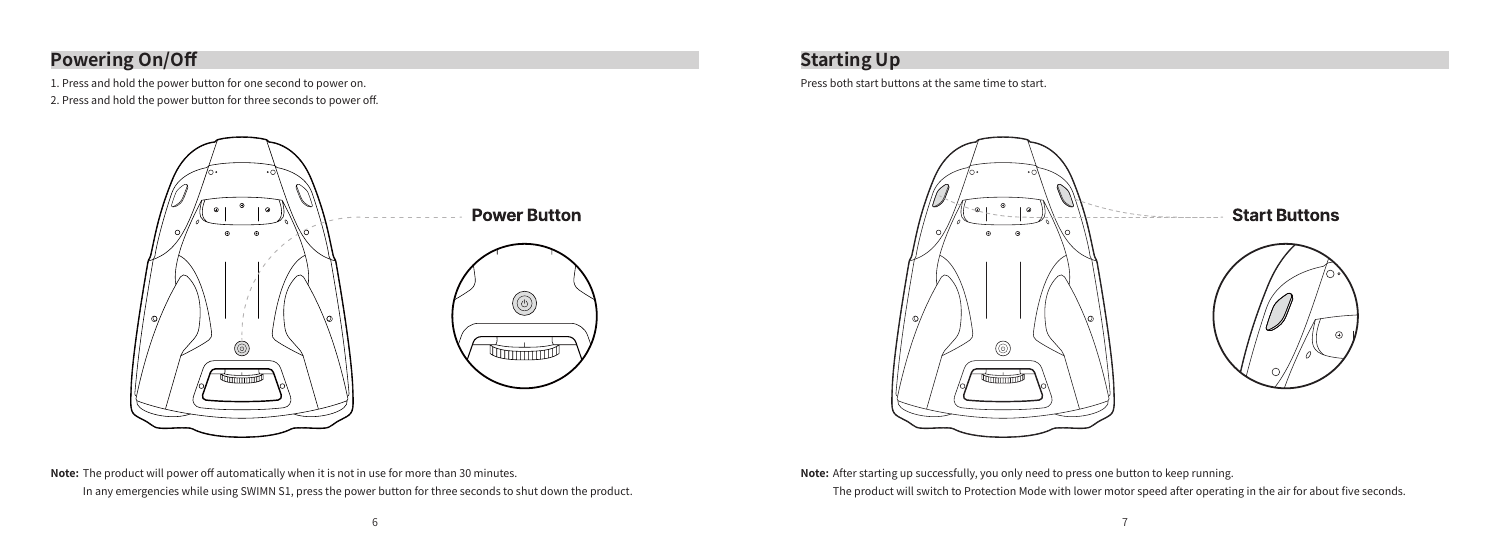# **Operating**

1.Put SWIMN S1 flat on the water surface and lean your body on the board.

2.Press both start buttons to move forward, tilt the board to turn, and release both buttons to stop.



# **Splashing**

1.Install the two provided water gun nozzles by tightening them on clockwise. 2.Press both start buttons to splash.



#### **Attention:**

- Always wear life-saving equipment during use.
- Children and swimming beginners should use the product under constant supervision.
- Please pay attention to the battery status. When the red light is continuously on, please charge the product as soon as possible.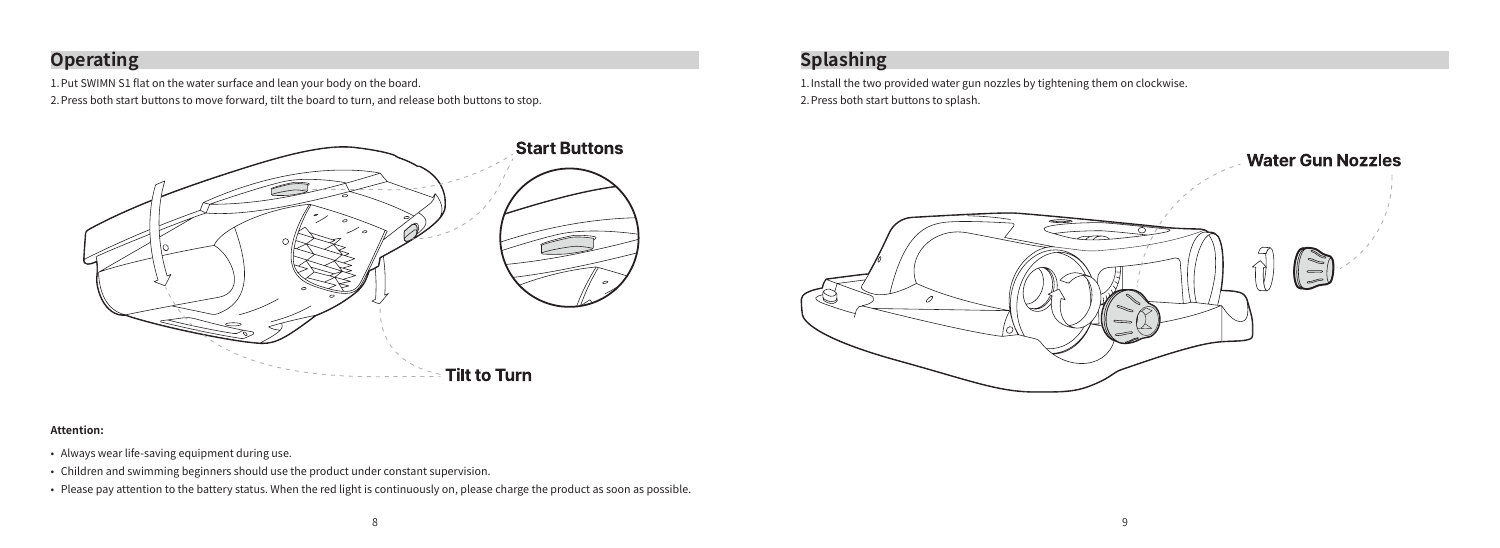# **Product Specifications**

| Size                          | 20.5" x 15.4" x 5.7" (520mm x 390mm x 145mm) |  |
|-------------------------------|----------------------------------------------|--|
| Weight                        | 7.7lb (3.5kg)                                |  |
| *Speed                        | $2.5$ mph $(4km/h)$                          |  |
| <b>Thrust</b>                 | 50N                                          |  |
| <b>Operation environment</b>  | Fresh water/saltwater; Depth < 9.8 feet (3m) |  |
| <b>Operation temperature</b>  | 32 °F - 113 °F (0°C - 45°C)                  |  |
| <b>Rated Motor Power</b>      | 250W                                         |  |
| <b>Rated Voltage</b>          | 22.2V                                        |  |
| <b>Rated Capacity</b>         | 4400mAh                                      |  |
| <b>Maximum Charge Voltage</b> | 25.2V                                        |  |
| Minimum Discharge Voltage     | 17.5V                                        |  |
| <b>Charging Time</b>          | 3 Hours                                      |  |
| **Cycle Life                  | $\geqslant$ 500 Cycle                        |  |
| <b>Charging Input</b>         | 100-240V; 0.35A; 50/60Hz                     |  |
| <b>Charging Output</b>        | 25.2V; 2A                                    |  |
| <b>Charging Temperature</b>   | 41 °F - 104 °F (5°C - 40°C)                  |  |
|                               |                                              |  |

\*The speed may vary by person and water conditions. \*\*@ Capacity > 70% (100% DOD) @ 25 ° C

# **Troubleshooting**

| <b>Battery light indicator</b>                                            | Problem                            | Solution                                                                                                                                                                                                                                                                                       |
|---------------------------------------------------------------------------|------------------------------------|------------------------------------------------------------------------------------------------------------------------------------------------------------------------------------------------------------------------------------------------------------------------------------------------|
| Flashes red once and blue once<br>alternately and constantly              | Propeller rotation problem         | 1. Stop using SWIMN S1 immediately, shut it down, and<br>check the propeller.<br>2. If there are foreign objects around the propeller,<br>please remove them and try again.<br>3. If the battery light still flashes, please contact your<br>local dealer or SWIMN customer service.           |
| Flashes red once and blue twice<br>alternately and constantly             | Battery temperature is too high    | 1. Stop using SWIMN S1 immediately and shut it down.<br>2. Place SWIMN S1 in a cooler environment (32 °F -<br>86 °F /0-30° C), and wait for its battery to cool down.<br>3. If the battery light still flashes after two hours, please<br>contact your local dealer or SWIMN customer service. |
| Flashes red once and blue three<br>times alternately and constantly       | Battery or charger voltage problem | 1. Make sure you charge SWIMN S1 with the supplied<br>charger.<br>2. If the battery light still flashes, please contact your<br>local dealer or SWIMN customer service.                                                                                                                        |
| Flashes red once and green<br>several times alternately and<br>constantly | Internal error                     | 1. Stop using SWIMN S1 immediately and shut it down.<br>2. Contact your local dealer or SWIMN customer service.                                                                                                                                                                                |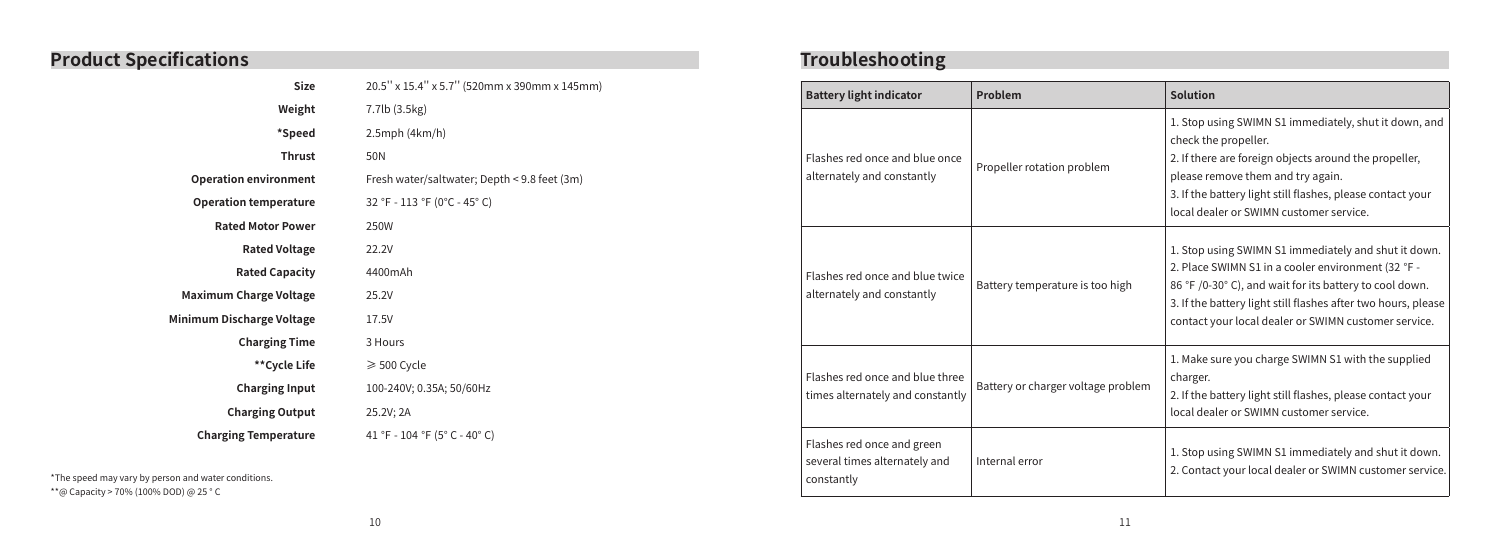## **Product Cleaning**

1.Soak the product in fresh water after use. 2.Drain the product by placing it vertically. The draining process takes about 30 seconds.



**Drainage Hole** 



# **Propeller Cleaning**

1.Power off the product.

2.Use a Phillips screwdriver to remove the protection fence mounting screws (seven screws in total).

3.Remove the protection fence.

4.Clean foreign objects wrapped around the propeller.

5.Install the protection fence.

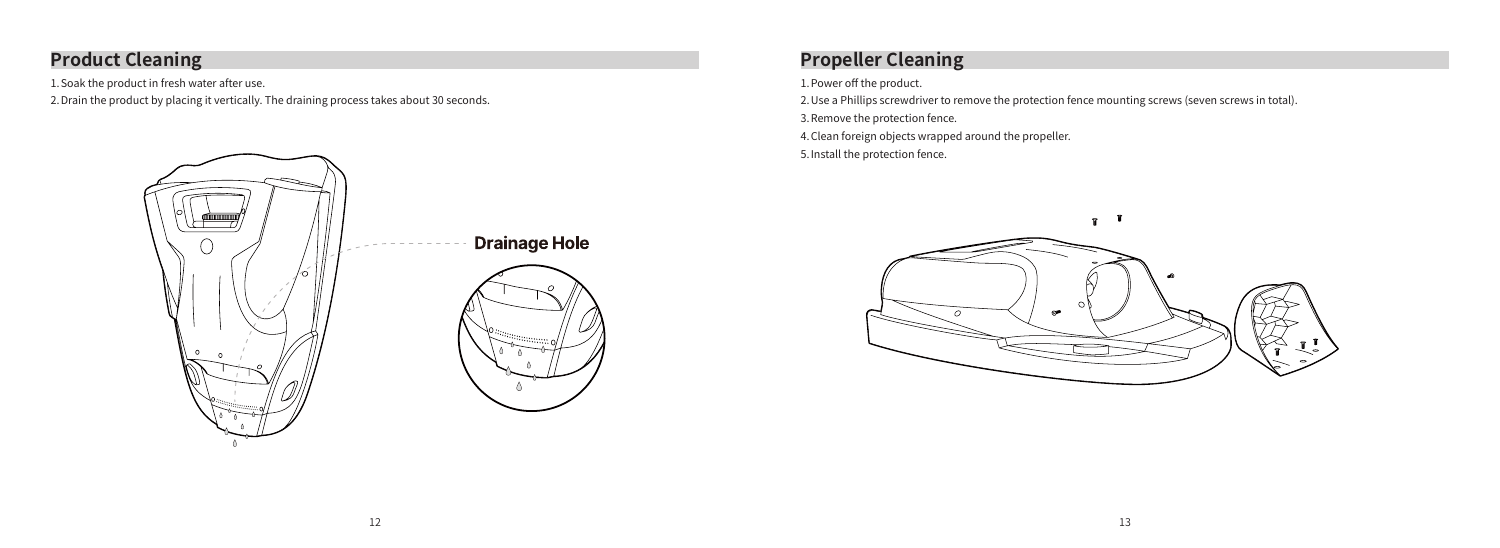### **Product Storage**

1.Fully charge the battery before storage and recharge every three months to prevent over-discharge for long time of no use. 2.Do not store the product in a dusty environment to avoid damage over time. Cover SWIMN S1 to protect it if possible. 3.Do not leave the product in direct sunlight for extended periods of time.

4.Do not store in locations with extreme temperature fluctuation including but not limited to the unheated garage and shed.

### **End-of-Life Product Disposal**

This product must not be disposed of by incineration, landfilling, or mixing with household trash. Improper disposal of the battery contained within this product may result in the battery heating up, rupturing, or igniting which may cause serious injury. The substances contained inside the battery can present chemical risks to the environment.

The recommended disposal for any SWIMN S1 at its end-of-life is to dispose the entire unit at or through an e-waste recycling center, program, or facility. Local regulations and laws pertaining to the recycling and disposal of lithium-ion batteries and/or products containing them will vary according to the country, state, and local governments.

Check laws and regulations corresponding to where you live in order to dispose of the battery and/or unit properly. It is the user's responsibility to dispose of their waste equipment properly in accordance with local regulations and laws.

For additional information about where to drop off your batteries and electrical or electronic waste, please contact your local or regional waste management office, your household waste disposal service, or your point-of-sale.

### **Warranty Policy**

Your SWIMN ("Product") includes a One Year Limited Hardware Warranty ("Warranty"). The Warranty covers product defects in materials and workmanship under normal use. This Warranty is limited to your place of purchase only and is available only to original purchasers.

This Warranty starts on the date of your purchase and lasts for one year (the "Warranty Period"). The Warranty Period is not extended if the Product is repaired or replaced. We may change the availability of this limited warranty at our discretion, but any

#### changes will not be retroactive.

Warranty services are provided by SWIMN and its authorized dealers. If a hardware defect arises and a valid claim is received within the Warranty Period, at its option and to the extent permitted by law, SWIMN will: (1) repair the hardware defect by using new or refurbished parts that are equivalent to new in performance and reliability; or (2) exchange the Product with a product that is new or refurbished which is substantially equivalent to the original product. This Warranty is for one replacement only of like-items and does not cover items out of production if the product is no longer made or stocked. This Warranty is not assignable or transferable. This warranty only covers technical hardware defectiveness during the warranty period and under normal use conditions. SWIMN does not warrant uninterrupted or error-free operation of this Product. This Warranty does not cover any damage due to: (a) transportation; (b) storage;(c) improper use; (d) failure to follow the product instructions or to perform any preventive maintenance; (e) modifications; (f) unauthorized repair; (g) normal wear and tear; or (h) external causes such as accidents, abuse, or other actions or events beyond our reasonable control.

#### **DISCLAIMER OF WARRANTY:**

THE REMEDIES DESCRIBED ABOVE ARE YOUR SOLE AND EXCLUSIVE REMEDIES AND OUR ENTIRE LIABILITY FOR ANY BREACH OF THIS LIMITED WARRANTY.OUR LIABILITY SHALL UNDER NO CIRCUMSTANCES EXCEED THE ACTUAL AMOUNT PAID BY YOU FOR THE DEFECTIVE PRODUCT, NOR SHALL WE UNDER ANY CIRCUMSTANCES BE LIABLE FOR ANY CONSEQUENTIAL, INCIDENTAL, SPECIAL OR PUNITIVE DAMAGES OR LOSSES, WHETHER DIRECT OR INDIRECT.

SOME REGIONS DO NOT ALLOW THE EXCLUSION OR LIMITATION OF INCIDENTAL OR CONSEQUENTIAL DAMAGES, SO THE ABOVE LIMITATION OR EXCLUSION MAY NOT APPLY TO YOU.

THE DURATION AND REMEDIES OF ALL IMPLIED WARRANTIES, INCLUDING WITHOUT LIMITATION THE WARRANTIES OF MERCHANTABILITY AND FITNESS FOR A PARTICULAR PURPOSE ARE LIMITED TO THE DURATION OF THIS EXPRESS LIMITED **WARRANTY** 

#### **Important:**

Do not disassemble the Product. Disassembling the Product will void this Warranty. Only SWIMN or a party expressly authorized by SWIMN should perform service on this Product.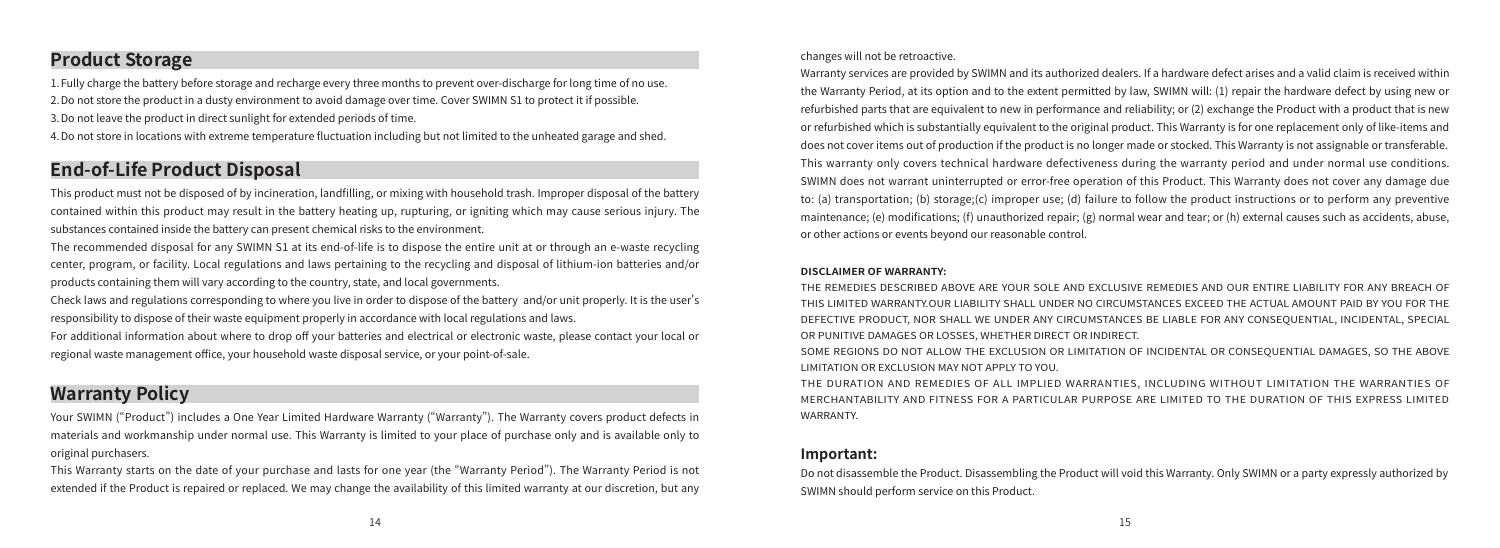### **Declaration of conformity**

**Object of the Declaration:**

Product: Pool Scooter

Model: SWIMN S1

**Company Name:** Guangdong ePropulsion Technology Limited **Address:** Room201, Bldg.17A, 4 Xinzhu Rd, Songshan Lake, Dongguan, Guangdong Province, China

The object of the declaration is in conformity with the following directives:

EMC Directive 2014/30/EU

#### **Applied Standards:**

EN 55014-1:2017 EN 55014-2:2015 EN 61000-3-2:2014 EN 61000-3-3:2013

This device complies with part 15 of the FCC Rules: Operation is subject to the following two conditions: (1) This device may not cause harmful interference and,

(2) This device must accept any interference received, including interference that may cause undesired operation.

The original certificate was issued by

Dongguan Dongdian Testing Service co., Ltd. in Dongguan, China.

CE Test Report NO.: DDT-R19090913-1E1 Rev.01

Issued Date: February 18, 2020

FCC Test Report NO.: DDT-R19090913-1E2 Rev.01

Issued Date: February 18, 2020

Signature:

Shizheng Tao, Chief Executive Officer & Cofounder of Guangdong ePropulsion Technology Limited

### **Warranty Card**

 $\Delta \rho$ Х

Please keep the warranty card carefully. Please fill this form fully and correctly.

| <b>Product Serial No.</b>  |  |
|----------------------------|--|
| <b>Date of Purchase</b>    |  |
| <b>Problem Description</b> |  |
| <b>Buyer Name</b>          |  |
| <b>Contact Number</b>      |  |
| Email                      |  |
| <b>Address</b>             |  |
| <b>Dealer Name</b>         |  |
| <b>Date of Maintenance</b> |  |
| <b>Address</b>             |  |

#### **Note:** This warranty card is not transferrable.

We may charge a repair fee for the out-of-warranty repair.

For more information, please visit www.swimn.com or contact us at support@swimn.com.